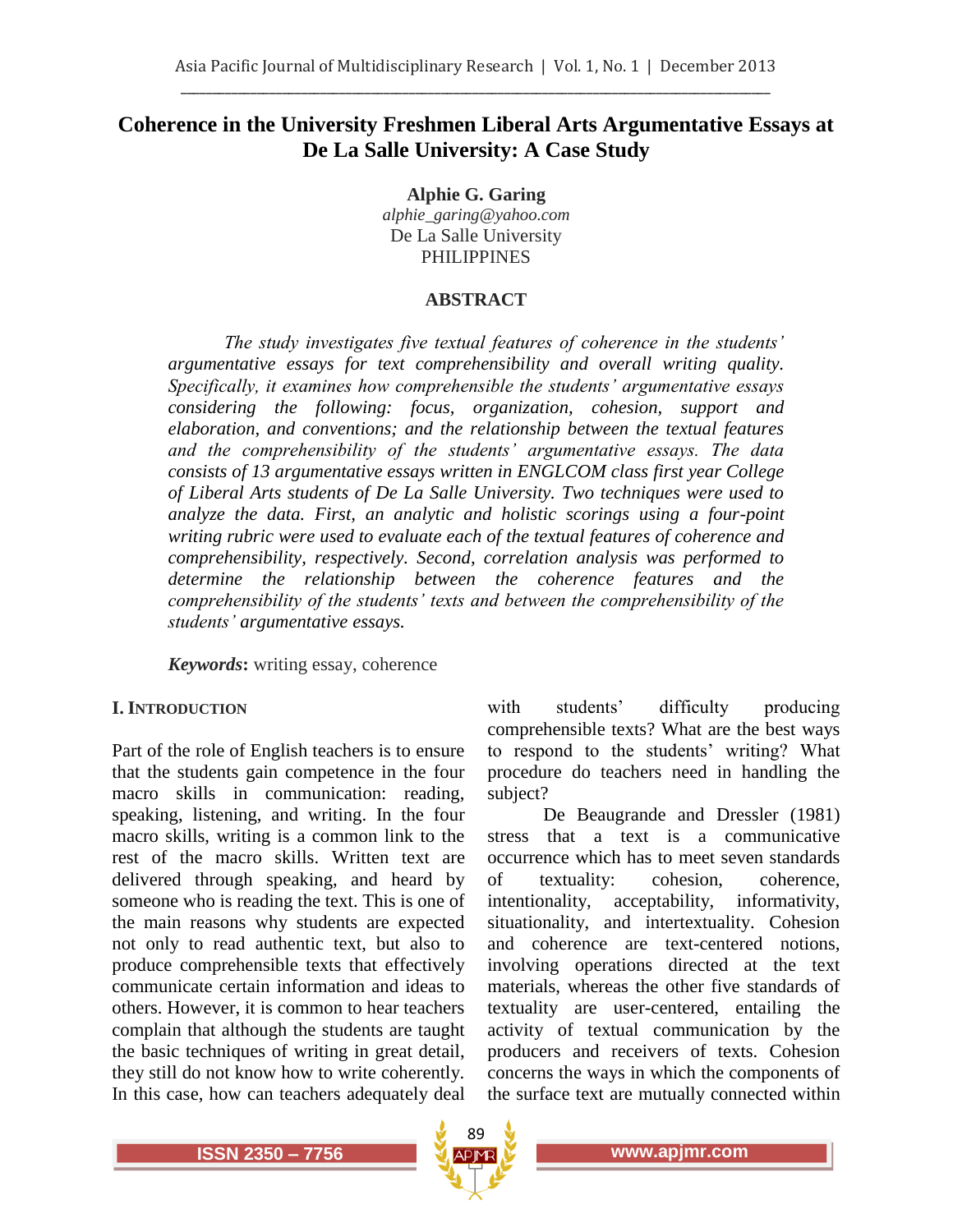a sequence, while coherence concerns the ways in which the components of the textual word, i.e., the concepts and relations which underlie the surface text are mutually accessible and relevant. Both cohesion and coherence indicate how the components of the text fit together and make sense. Intentionality pertains to the producer's attitude that the set of occurrences should constitute a cohesive and coherent text instrumental in fulfilling the producer's intentions. Acceptability, on the other hand, relates to the receiver's attitude that the set of occurrences should constitute a cohesive and coherent text having some use of relevance for the receiver. Meanwhile, informativity refers to the extent to which the occurrences of the text are expected vs. unexpected or known vs. unknown/uncertain. Situationality includes the factors which make a text relevant to a situation of occurrence, whereas intertextuality comprises the factors which make the utilization of one text dependent upon knowledge of one or more previously encountered texts. All these definitions of the seven standards of textuality are provided by de Beaugrande and Dressler (1981, pp. 3-10). Accordingly, if a text does not satisfy any of these standards, it is treated as a non-communicative text or non-text. This approach on the standards of textuality, known as a theory of text linguistics, has emerged as one of the most influential textual analysis techniques.

In the more recent development, text linguistics further clarified how coherent text is structured and some of the ways in which it might be produced. Although coherence is of increasing interest to researchers around the world, they often consider coherence as a complex phenomenon, involving a variety of facets within the text as well as requiring an integration of reader expectations and text realization. They also regard coherence as an abstract, elusive, and controversial concept that is difficult to teach and difficult to learn. Enkvist (1990) also maintains this view and

further remarks that coherence is very difficult to study and to teach because it embodies a large number of variables. He specifically identifies seven areas that pose problems to the study of interpretability of coherence in discourse: the relation between cohesion and coherence; messages and metamessages; inference in interpretability; text strategies, text categories, and patterns of exposition and argument; and strategy, structure, and process. Likewise, Nunan (1999) also expresses the view that producing a coherent, fluent, extended piece of writing is probably the most difficult thing there is to do in language.

Davies (1996) conducted a study to determine the presence of particular language features that characterize the quality of examination essays of first and second year dental students and to identify the features of text that contributed to non-formation of coherent text. This study shows that high-rated essays displayed a clear global strand of coherence, depending on an organizing introductory statement that functions to refer forward in the text (with overt and/or overt forward reference), whereas low-rated essays had a significantly greater number of new sentence topics (the number of sentence subjects whose referents have not been previously mentioned in the text). Furthermore, this study reveals that the barriers to coherence identified in the lowrated essays could mostly be attributed to problems relating to the organization of the writer's thoughts, demonstrated in the presentation of information and the introduction and maintenance of successive topics.

Meanwhile, Govardhan (1994) studied the quality of 30 ESL graduate student essays on the English placement examination. They represented five each of high-rated, intermediate-rated, and low-rated essays for 1992 and 1993. The results indicate that highrated essays were generally longer and had longer sentences with embedded clauses and

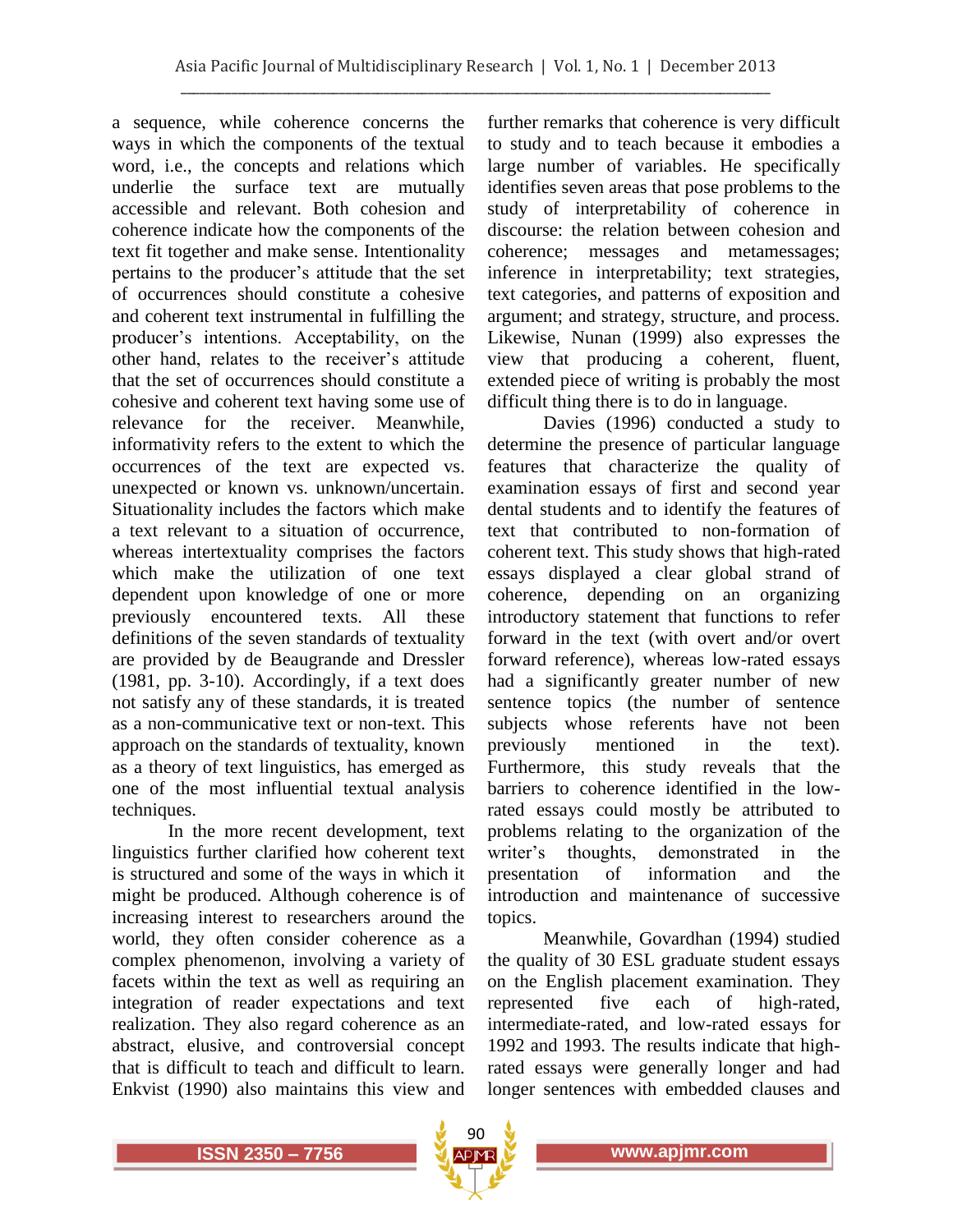longer and larger numbers of error-free T-units than the other two groups. They addressed the task adequately, developed ideas maximally, and presented a discernible pattern of organization appropriate to the task. The results further indicate that intermediate-rated essays were longer than the low-rated essays. They exhibited good command of English, but they had underdeveloped topics and lacked organization and presentation. The low-rated essays, were short and lacked organization, identifiable theme, and fully developed ideas. The study presents evidence about the clear differences in the quality of the essays that had been rated high, intermediate, and low.

In the study conducted by Angeles (2005), 30 argumentative essays of the freshman students of Ateneo De Zamboanga University were evaluated using the analytic and holistic scoring (IGAP, 1993; Beers, 2000, PALS, n.d.) to check the student's quality of writing. The results indicate the students' argumentative essays that were considered comprehensible employed different characteristics of good writing and that they were mostly rated as moderately comprehensible based on their obtained mean score points. The result further reveal that the textual features of coherence (Focus, Organization, Cohesion, Support and Elaboration, Conventions) showed significant positive correlations with comprehensibility. Of the five features, conventions received the highest correlation with comprehensibility while cohesion had the lowest.

### **II. OBJECTIVES OF THE STUDY**

This study aimed to provide evidence of the efficacy of the ENGLCOM subject in terms of affecting students' writing comprehensibility. In particular the study aimed to determine how comprehensible the students' argumentative essays in terms of focus, organization, cohesion, support and

elaboration and conventions; and to test the relationship between the textual features such as focus, organization, cohesion, support and elaboration, and convention and the comprehensibility of the students' argumentative essays.

### **III. MATERIALS AND METHOD**

This study employed the descriptivecorrelation method of research since its major purpose was to describe the writing quality of students' argumentative essays by examining the different textual features of coherence. Furthermore, these coherence features were used to determine the degree of comprehensibility of the students' written texts.

The participants in this study were thirteen (13) first year college students of De La Salle University. They were taking AB courses under the College of Liberal Arts (CLA) and were enrolled during the third trimester of academic year 2011-2012. ENGLCOM was particularly chosen since this is a three-unit course on English Language Communication for first year undergraduate students. Also, this English course aims to develop the four macro skills in communication. The researcher considered the ENGLCOM class under the CLA since the courses in this college requires students to be competent in English communication.

Thirteen (13) compositions by first Year College of Liberal Arts (CLA) students enrolled in one ENGLCOM class in the third trimester of academic year 2011-2012 were collected. Since this study aimed to describe students' writing, it was appropriate to use only the first draft since it reflected the actual writing of the students without much revision/editing and any teacher intervention in terms of feedback and/or evaluation.

As for the writing task, the researcher provided the writing prompt with the subject "Should De La Salle University increase the

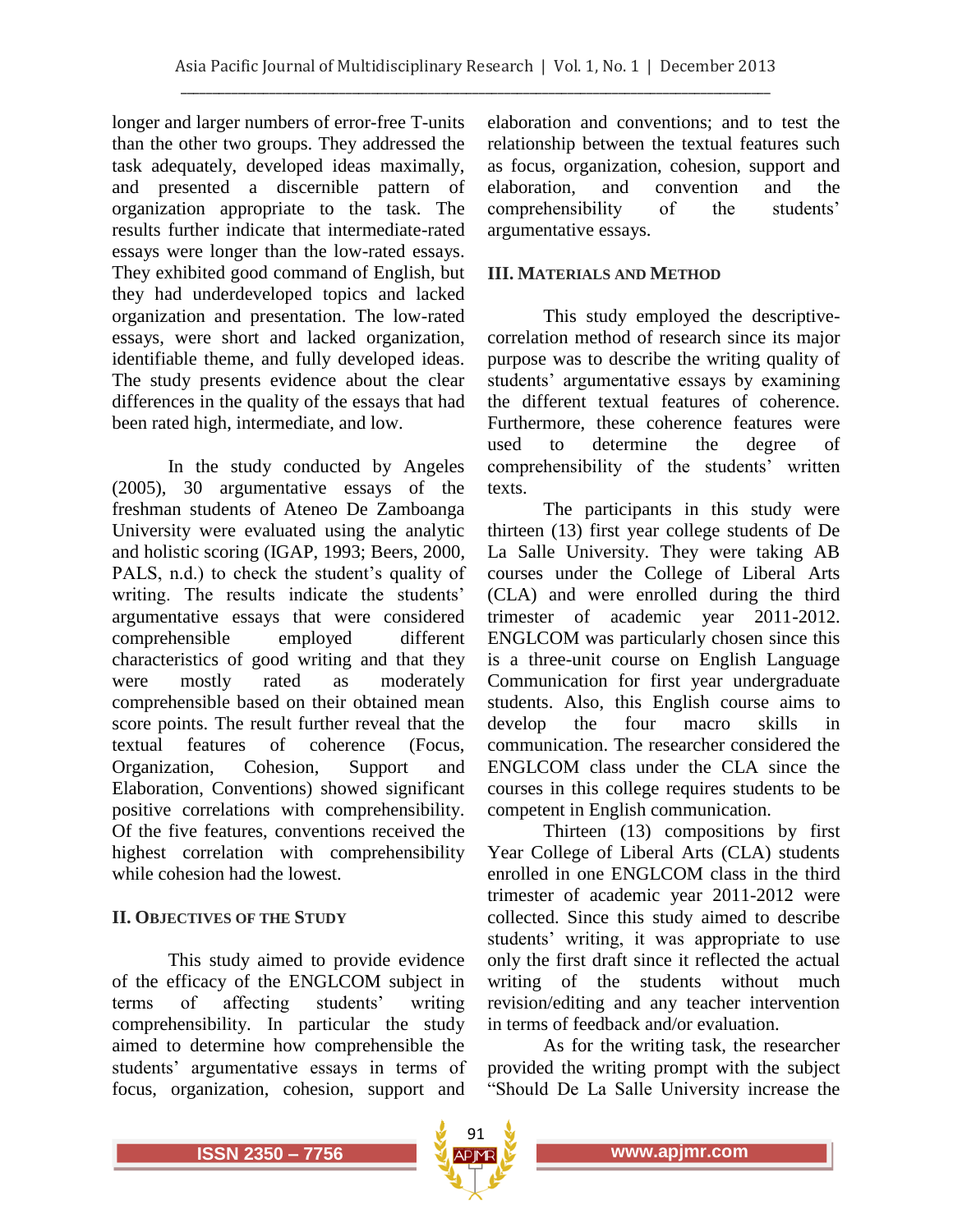tuition fee for AY2012-2013" which is a timely issue during the period of writing. The students were specifically asked to take a stand whether they agree or disagree with the increase of tuition fee and to present their arguments.

As regards the selection of topic, it was of critical importance to ensure that students were able to write something on the topic they were given. In order for them to attend to the topic as intended, the researcher made sure that the writing task was as realistic, appropriate, relevant, and feasible as possible. Moreover, the choice of the writing topic was guided by the principle of schema building. The researcher believed that familiarity with the topic and structure helped the students in their writing of argumentative essay since the respondents may have heard the topic from their peers or professors, or may have read the topic in the campus paper.

The writing activity was conducted in class by the students' respective ENGLCOM class teacher, and the writing session was good for 45 minutes only. The corpus of data consisted thirteen (13) argumentative essays written in class by first year college students based on a given writing situation: topic with expected content, purpose and prospective readers.

The researcher preferred to gather data on the last day of the ENGLCOM class since the aim of the study is to reveal the extent of students' quality of writing after taking the ENGLCOM class. In the actual gathering of data, the researcher adapted the procedure used by the previous study of Angeles (2005). However, some modifications were done because of time and respondents considerations. The researcher gave the students some briefing before the beginning of the writing task. Copies of the essay answer sheet where the students will write their essay were distributed. After gathering the necessary data, the researcher gathered the raters to explain the procedure for rating. They were

also given a copy of the criteria and scoring guide for the argumentative essays. The compositions were analyzed individually by two independent raters using analytic scoring (IGAP, 1993; Beers, 2000) to account for the presence of the different features of coherence – Focus, Organization, Cohesion, Support and Elaboration, and Conventions. Furthermore, based on holistic scoring taken from Performance Assessment for Language Students (PALS, n.d.) of Fairfax County Public Schools, these essays were collectively rated for overall text comprehensibility by the same inter-raters – all English major graduates who had experience in teaching and evaluating writing. To insure reliability, each essay had received two independent scores varying by no more than one point (e.g. 3,2) within a 1 to 4 point range. In this study, holistic scoring scheme was used to rate the overall essay comprehensibility (the writing quality reflected in a given student writing). Both analytic and holistic scorings were useful; the first one provided diagnostic information useful for improving writing performance, and the other gave the global judgment of the writing performance. Likewise, both scoring rubrics (scoring guides) consisted of one to four levels or bands, each of which corresponded to a score and a set of descriptors. These descriptors in the rubric can be either general or fairly specific. Scores for each writing sample were entered into Statistica software.

To answer the first research question, each writing sample was scored by two independent raters using two different measures: analytic scoring for each of the features of coherence and holistic scoring for comprehensibility of the students' essays. Analytic scoring procedures involved the separation of the various features of a composition into components for scoring purposes. The argumentative essays in this study were rated on such features as Focus, Organization, Cohesion, Support and

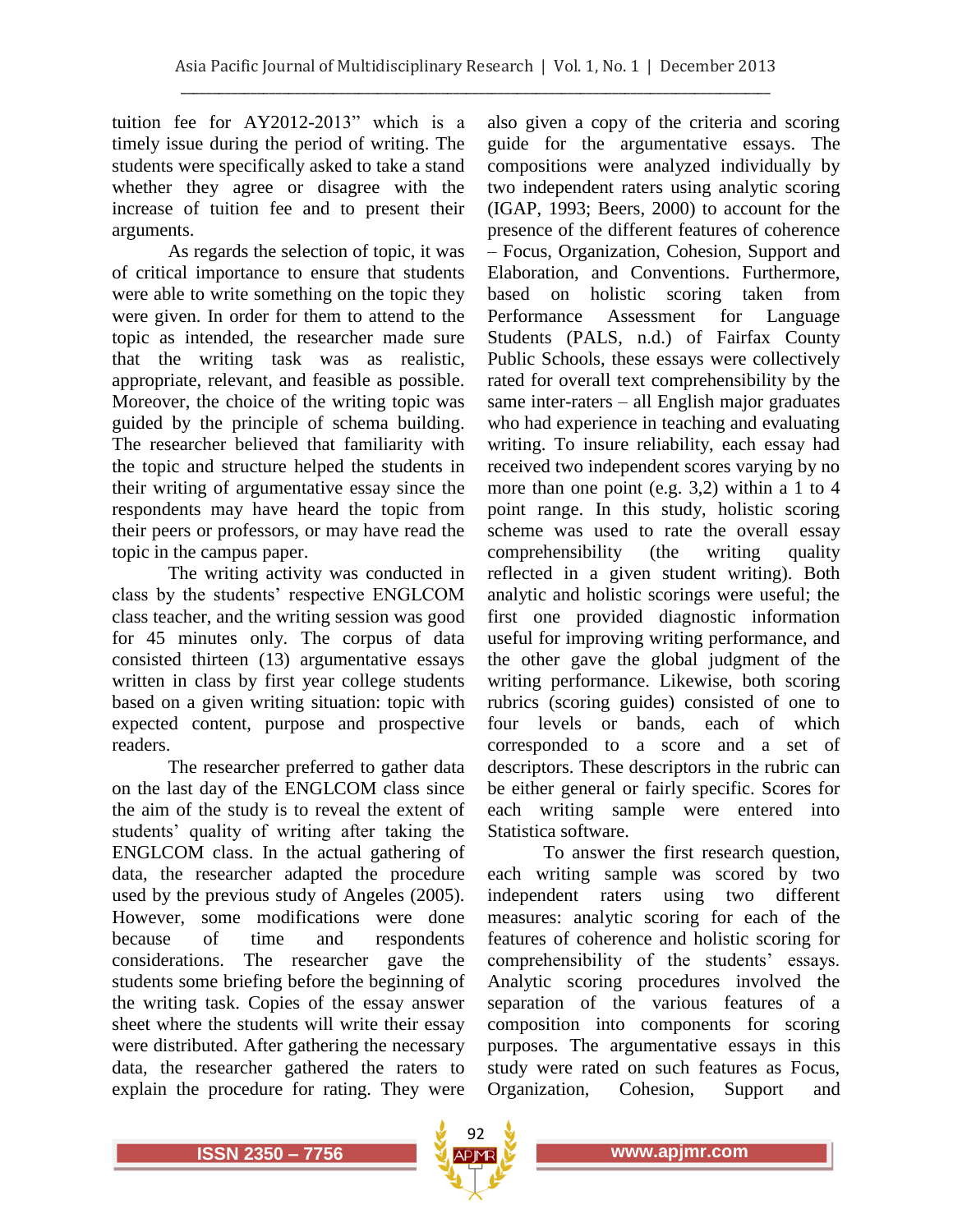Elaboration, and Conventions. On the other hand, holistic scoring was based on the view that the construct of writing was a single entity, which can be captured by a single scale that integrated the inherent qualities of the writing, and that this quality can be recognized only by carefully selected and experienced readers using their skilled impressions (White, 1985). In other words, it was assumed that good writing is more than a sum of the individual elements that go into writing and that holistic scoring captures this total impression of the work.

Key considerations for scoring Focus in writing included clarity of subject or topic, clarity of position or point of view, clear presentation of major divisions and subpoints, preview of reasons, sufficiency, and closure. For Organization, the criteria were explicitness of overall plan/structure, logical flow of ideas, transitions between sentences and between paragraphs, and paragraphs logically supported with relevant evidence and adequately developed with specific details. Cohesion required smooth and logical transition between sentences and/or paragraphs. Support and Elaboration, on the other hand, required sufficiency, specificity, relatedness or relevance, significance, and building support through depth and breadth of examples, descriptions, explanations, etc. As for Conventions, the emphasis was on correct sentence structure, word usage, grammar, and mechanics. On the other hand, the main criteria for rating comprehensibility of the students' argumentative essay were readability/understandability, superior completion of the writing task, and relevant and adequate response to the writing prompt.

The analytic scoring rubrics for the different coherence features, adapted from Illinois Goal Assessment Program (IGAP, 1993) Persuasive Scoring Guide and Beers' (2000) Evaluating Student Writing Guidebook, reduced the original rating scale to 1 to 6 to 1 to 4 to simplify some categories for the present

study and incorporated a set of descriptions for each of the features, specifically for Cohesion, which is not included in the said sources.

Meanwhile, the holistic scoring scheme for comprehensibility of students' argumentative essays taken from Fairfax County Public Schools Performance Assessment for Language Students (PALS, n.d.) also included some characteristics for task completion found in the same source (PALS). To answer the second research question, a correlational analysis was conducted.

## **IV. RESULTS**

The argumentative essays of the First Year College of Liberal Arts students manifested varying levels of the textual features of coherence such as Focus, Organization, Cohesion, Support and Elaboration, and Conventions. Table 1 shows the ratings of each textual feature of coherence.

TABLE 1 Ratings of each textual feature of coherence

|                            |      | $N=13$                |         |       |
|----------------------------|------|-----------------------|---------|-------|
| Variable                   | Mean | Minimum               | Maximum | SD    |
| Focus                      | 2.46 | 1.5                   | 3.5     | 0.594 |
| Organization               | 2.46 | 1.5                   | 3       | 0.519 |
| Cohesion                   | 2.42 | 1.5                   | 3.5     | 0.672 |
| Support and<br>Elaboration | 2.19 | 1.5                   | 2.5     | 0.325 |
| Convention                 | 2.85 | $\mathcal{D}_{\cdot}$ | 3.5     | 0.516 |

Based from the ratings of textual features of coherence, convention received the highest rating among the argumentative essays of the first year College of Liberal Arts students with the mean score of 2.85 and with a standard deviation of 0.516. Ratings from the inter-rater results of convention textual feature of coherence show that the minimum rating average of convention is 2 which is considered as the highest minimum rating among the textual features of coherence. The student essays which received the minimum rating

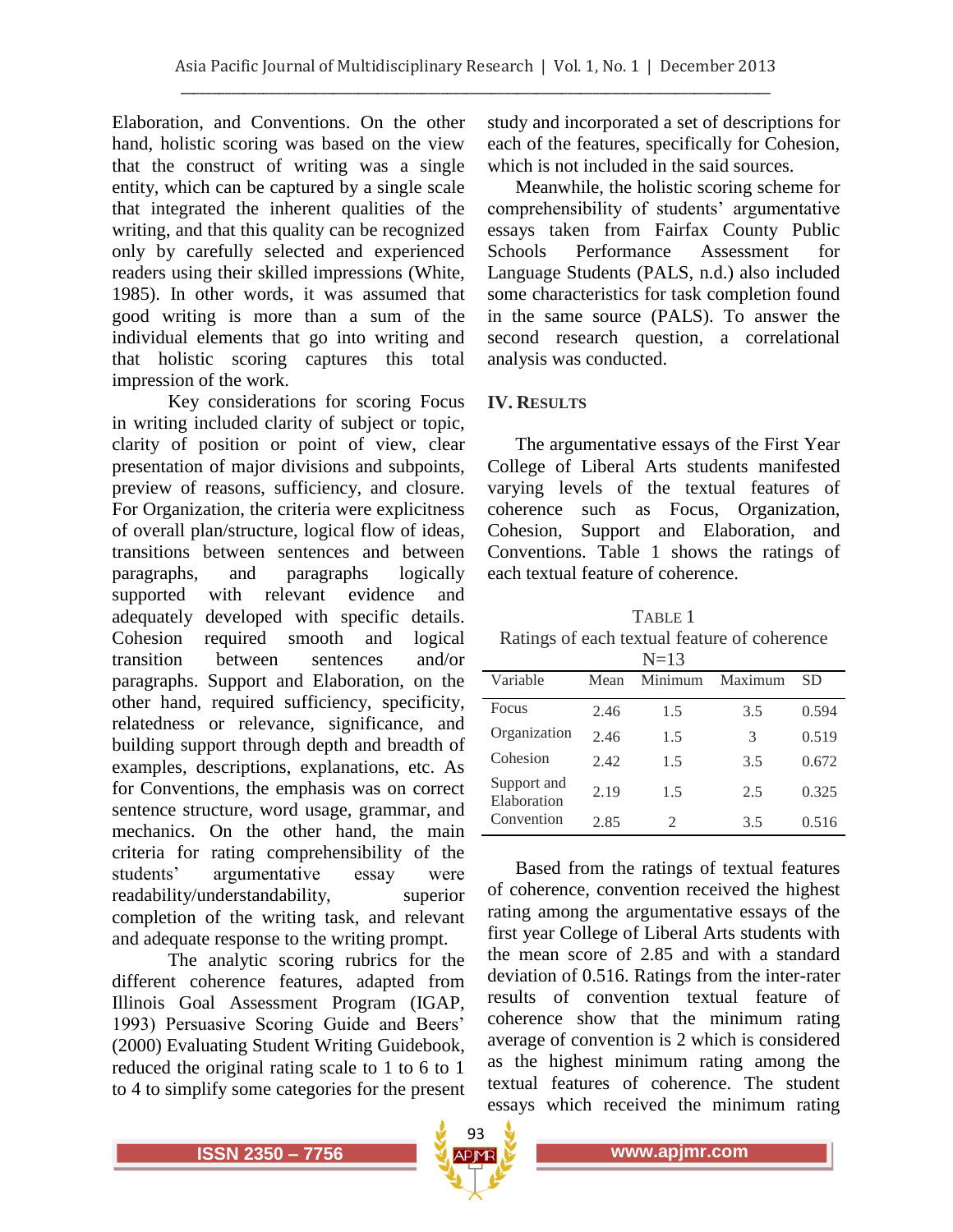under convention are student essays number 8 and number 9. However, the convention textual feature of coherence received the highest maximum rating of 3.5 which are evident in students essay numbers 1, 2, and 10. On the other hand, support and elaboration received the lowest rating among the argumentative essays of the first year College of Liberal Arts students with the mean score of 2.19 and with a standard deviation of 0.325. Moreover, support and elaboration textual feature of coherence received a minimum rating of 1.5 which is evident in student essay number 8 and the maximum rating of 2.5 which can be seen in student essay numbers 3, 4, 5, 7, 10, and 11.

Meanwhile, Table 2 shows the correlation analysis of the textual features and the comprehensibility of the argumentative essays of the first year College of Liberal Arts students.

#### TABLE 2

Correlation between textual features of coherence and comprehensibility of text

| Textual                    | Comprehensibility | Interpretation |  |  |
|----------------------------|-------------------|----------------|--|--|
| Features                   | r- value          |                |  |  |
| Focus                      | 0.876             | High           |  |  |
| Organization               | 0.878             | High           |  |  |
| Cohesion                   | 0.927             | very high      |  |  |
| Support and<br>Elaboration | 0.576             | Moderate       |  |  |
| Convention                 | 0.492             | Moderate       |  |  |
| $05000 N - 12$<br>$\sim$   |                   |                |  |  |

 $p<$  0.05000 N=13

Among the textual features of coherence, Cohesion received a very high relationship with comprehensibility with the value of 0.927 while Support and Elaboration and Convention received a moderate relationship with comprehensibility with 0.576 and 0.492 values respectively. In terms of comprehensibility of the argumentative essays of students, Table 3 shows the inter-rating holistic rating of comprehensibility based from the holistic rubric (PALS, n.d.).

| Inter-rater rating of Comprehensibility of |                |
|--------------------------------------------|----------------|
| <b>Student Essays</b>                      |                |
| <b>Student Essay Number</b>                | Mean           |
| S <sub>1</sub>                             | 2.5            |
| S <sub>2</sub>                             | 2.5            |
| S <sub>3</sub>                             | 3.5            |
| S4                                         | 3.5            |
| S <sub>5</sub>                             | 3.5            |
| S6                                         | 2.5            |
| S7                                         | 1.5            |
| S8                                         | $\overline{2}$ |
| S9                                         | $\overline{2}$ |
| S <sub>10</sub>                            | 3              |
| S11                                        | 3              |
| S <sub>12</sub>                            | 2.5            |
| S13                                        | $\overline{2}$ |
| <b>Total Mean</b>                          | 2.62           |

TABLE 3

Among the students' argumentative essays, the student essay numbers 3, 4, 5 received the highest inter-rater rating with the mean of 3.5. The mentioned student essays are leaning High Comprehensible but are considered as Comprehensible. However, only student essay number seven received the lowest inter-rater rating with the mean of 1.5 which is considered as Incomprehensible yet leaning towards Moderately Comprehensible. The overall mean which is 2.62 indicates that most students' argumentative essays are gearing towards the Comprehensible yet considered Moderately Comprehensible.

### **V. DISCUSSION**

The results show that all the textual features of coherence are correlated with the comprehensibility of text. Support and Elaboration and Convention are the only textual features of coherence which achieved the moderate relationship while Focus and Organization received a high relationship and Cohesion got the very high relationship.

The ENGLCOM class focused more on enhancing mechanics (grammar, vocabulary,



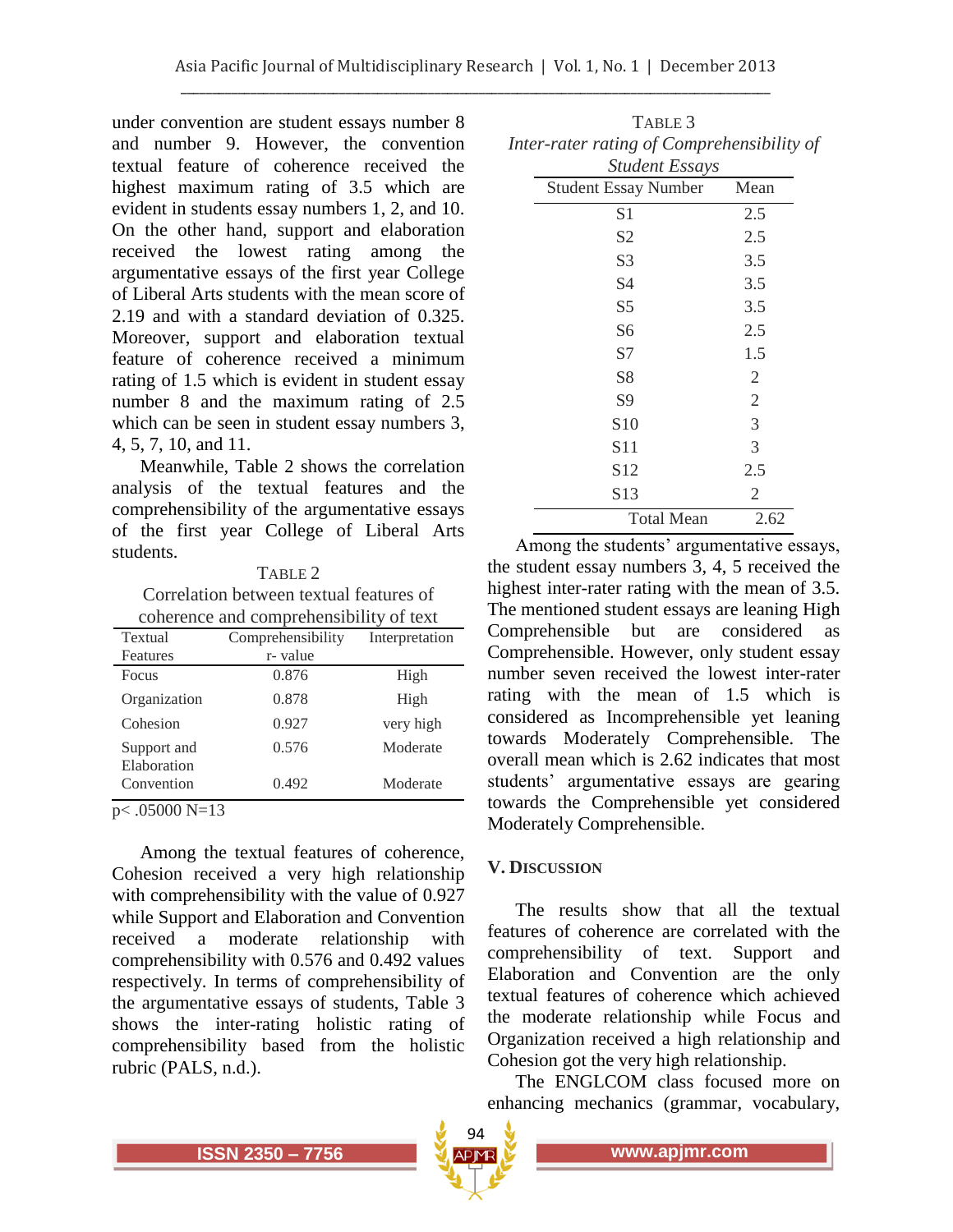etc.) rather than creating meaningful communication. Other textual features of coherence especially Support and Elaboration should be considered in aligning the revision of the ENGLCOM program or subject. ENGLCOM should gear to authentic teaching of communication especially in writing to make it more meaningful for the students. In connection with authenticity, activities in ENGLCOM should relate to the community of the students to make it more authentic (i.e. issue on classrooms, tuition fees, etc.). According to Purcell-Gates & Duke (2004), teachers that use authentic writing activities find that their students experience greater growth in the ability to write and comprehend new genres.

### **VI. CONCLUSION**

The textual features of coherence which consist of Focus, Organization, Cohesion, Support and Elaboration, and Convention were analyzed in the argumentative essays of first year College of Liberal Arts students at De La Salle University. The Convention textual feature which consists of the command in spelling, capitalization, punctuation, grammar, usage, and sentence structure received the highest rating among the argumentative essays of the students. However, the Support and Elaboration textual feature which consist of the thoughtful or insightful presentation of ideas received the lowest rating among the argumentative essays of the first year College of Liberal Arts students. On the other hand, the students' argumentative essays holistic rating are leaning towards Comprehensible but are considered Moderately Comprehensible. Since textual features of coherence can affect the comprehensibility of students' essays, the ENGLCOM program should consider the areas to improve in order to promote higher comprehensibility among student writers.

### **VII. RECOMMENDATION**

The next researchers who will adopt the study should consider conducting the study in a large sample size (i.e. to a whole college or department). Future studies related to the present study could also focus on finding out the relation of comprehensibility to a particular textual feature with other textual features. The present study focused on the product of the argumentative essays which leads to the suggestion of conducting a study which would also focus on the process of writing in relation to comprehensibility. Future studies could also verify the findings of the present study and likewise re-conduct the study to a different college (i.e. college of business, college of engineering, etc.). Aside from textual features and comprehensibility, the future study could also explore other indicators influencing the text. Aside from examining argumentative texts, future studies could also dwell on other forms of writing in relation to Comprehensibility.

#### **REFERENCES**

- Angeles, M. S. D. (2005). *Coherence in the argumentative essays of ADZU college freshmen: A textual analysis of writing quality*.Retrieved from DLSU Encore. (CDTG004030).
- Beers, B. (2000). *Evaluating student writing guidebook*. NJ: Lawrence Township Public Schools.
- Davies, R. L. (n.d.). *What is 'good' writing in examination essays?* Retrieved March 22, 2012, from HigherEducation Research and Development Society of Australia Inc Web

site:http://www.hersda.org.au/confs/1996/law e-davies.html

- deBeaugrande, R. (1980). *Text, discourse, and process: Towards a multidisciplinary science of texts*.Norwood, NJ: Ablex.
- deBeaugrande, R., & Dressler, W. (1981). *Introduction to text linguistics*. London, UK: Longman.